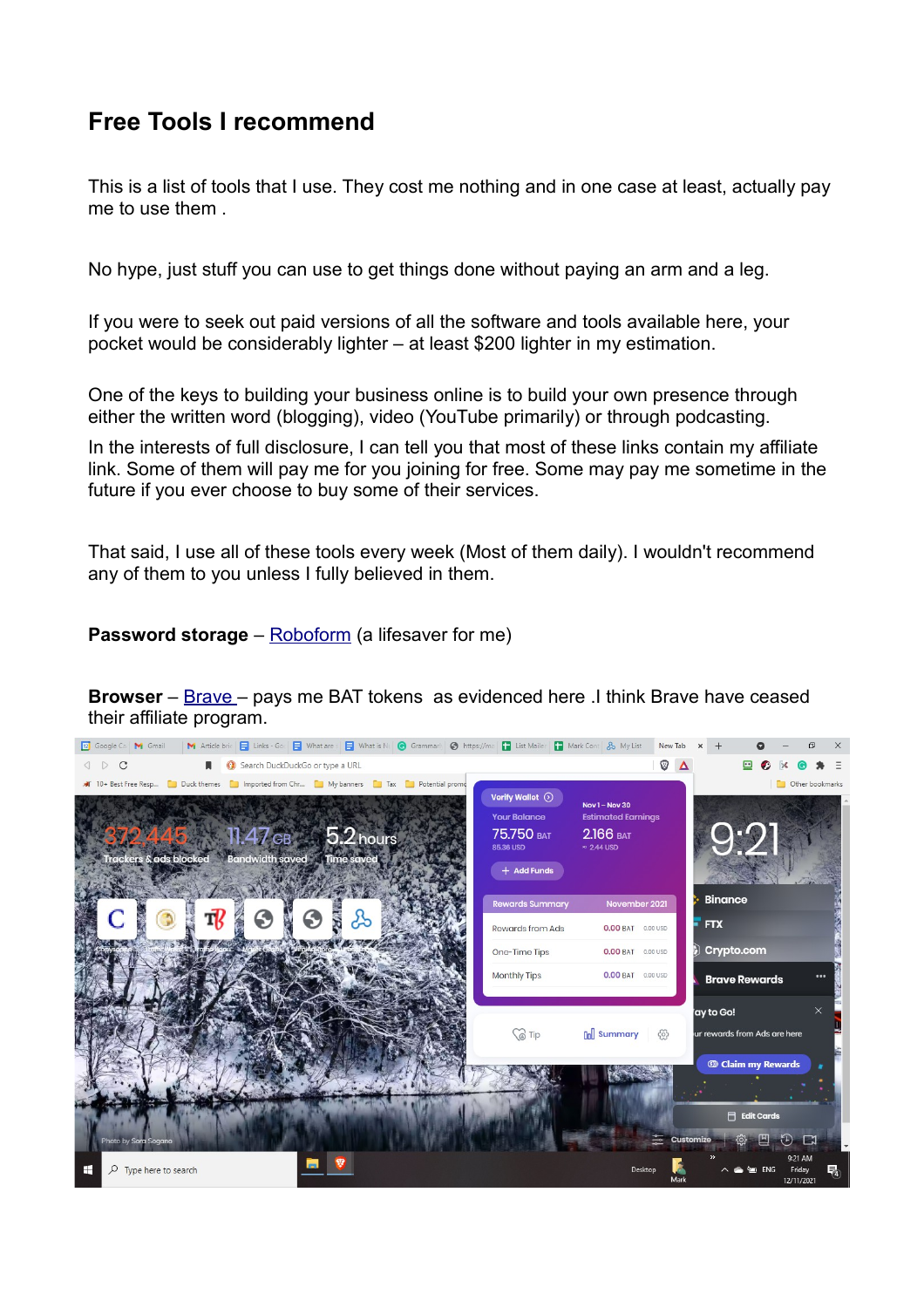**Accounting Software** - [GNU cash –](https://gnucash.org/download.phtml) every bit as good as some professional software I've used in the past (MYOB)

**PhotoShop substitute** [Gimp](https://www.gimp.org/downloads/) or [Canva.](http://canva.com/) I prefer Gimp but seem to be n the minority. It takes some time to load and takes some getting used to. Canva is a little more intuitive.

**Autoresponder** – supplied by [Leads Leap](https://sendsteed.com/?r=sentinel) – free for all – full functionality (i.e. mailing series) available to paid members

**Tracking service** – [Leads Leap](https://leadsleap.com/therealtracker/?r=sentinel) -easier to understand than most

**Lead Capture Pages** – [Leads Leap –](https://leadsleap.com/socialreview/leadsleap.com?r=sentinel) use their templates or design your own

**Blogging platform.** I use a heap. [Hive,](https://thehiveguide.com/hodgetts) (which includes [CTP talk\)](https://startearning.today/hodgetts), Medium, Minds all actually pay you something to blog. I prefer Hive for my main blog and CTP talk for my marketing ramblings).

Medium and Minds have fallen by the wayside a bit for me. Failing that you can always use the free Wordpress platform or blogspot

**Google docs & Google sheets** to draft written content.

**Text to speech** – available through Google docs. Voice typing is found under tools – about 90% accurate but a huge time saver.



**Text editing** – [Grammarly](http://grammarly.com/) There are apps that can be linked directly to MS Word if you so desire. The free service is great. Sure there is a paid option but unless you plan on submitting o the New York Times, the free one should do just fine.